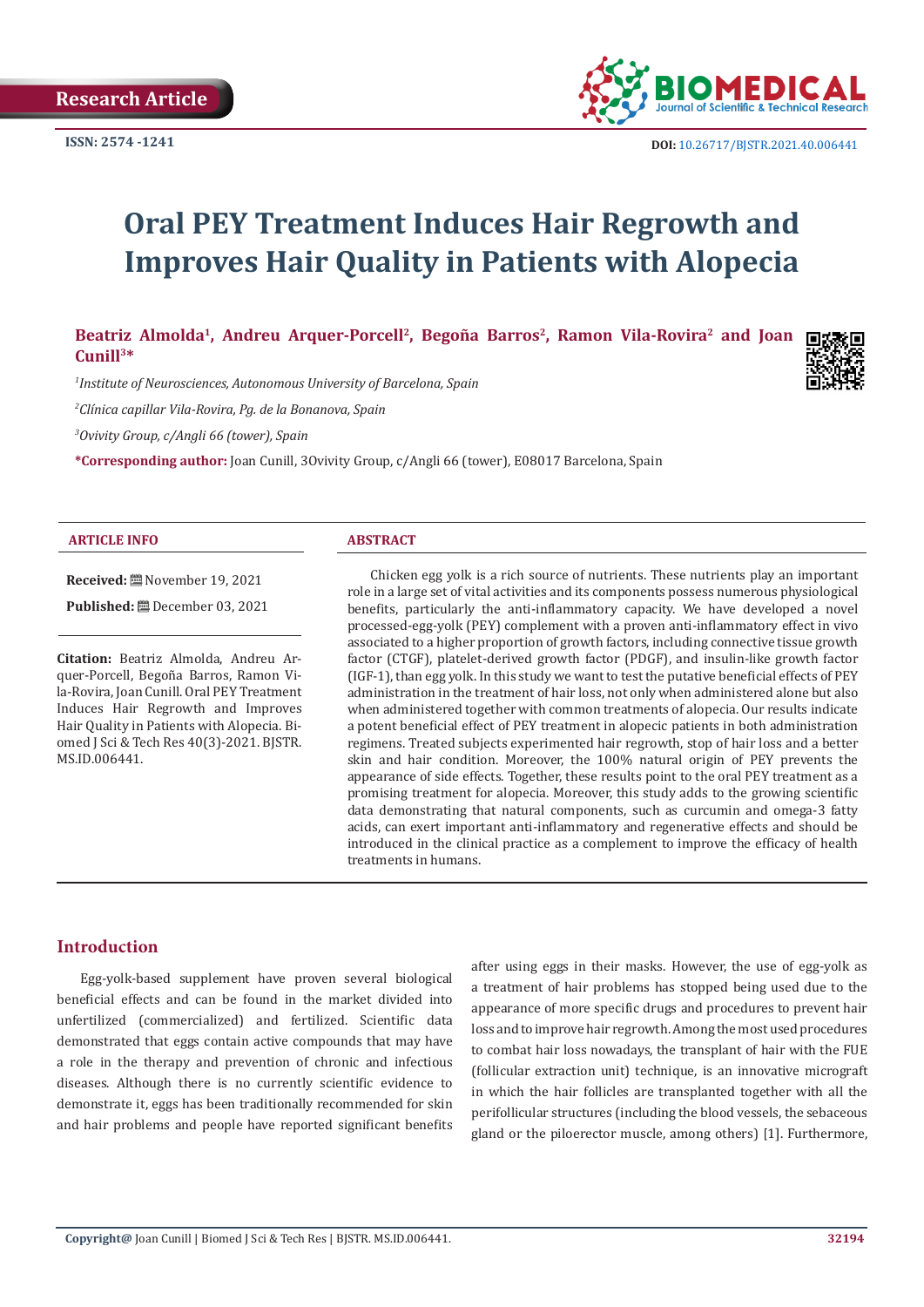the major part of currently available conventional treatments are non-specific broad immunosuppressants administered locally or systemically, including topical and intralesional corticosteroids [2]. These treatments however are associated with multitude side effects such as skin atrophy, striae and telangiectasias, and even adrenal suppression, insomnia and glucose intolerance [3]. Other randomized controlled components under study include JAK inhibitors, such as tofacitinib, rollatini and baricite; fumaric acid esters; inhibitors of phosphodiesterases like apremilast; PGF2 analogs as Bigatures and Sterilant [4]. Nevertheless, in general, treatment of hair loss is often difficult and frustrating to patients and clinicians owing to the limited efficacy, the slow growth rate of hair and sometimes the adverse side effects.

In this study, we want to test the putative beneficial effects of our recently patented complement, PEY, in hair loss. PEY consists of an egg preparation obtained through a patented process from the fertilized egg-yolk [5]. A potent anti-inflammatory effect of PEY treatment has been recently reported in vivo [6]. Among the multitude of PEY components, highlight the presence of growth factors such as connective tissue growth factor (CTGF), platelet-derived growth factor (PDGF), and insulin-like growth factor (IGF-1) [6]; all of them with proven beneficial effects in the growth of hair follicles [7,8] Also, PEY exhibits a differential lipidomic and metabolomic profile with lipids clustered among different sphingolipid-related and immune-related pathways, and metabolites present in pathways related to omega-3 fatty acids, among others [6]. In addition to test PEY administration alone, we also want to analyze the putative efficacy of PEY to act as a booster with the most common-used treatments for alopecia.

## **Methods**

All procedures and visits were conducted in accordance with the Guideline for Good Clinical Practice of the Institute Vila-

**Table 1:** Demographic and treatment variables of the study.

Rovira. The study duration was around 4 months within which each volunteer (total of 45 patients) with alopecia was orally administered with 6 pills of PEY once a day. One group of patients (21 patients) only received PEY, whereas in the other group (24 patients) the PEY treatment was administered together with their usual treatment for allopecia. The PEY treatment consists of an egg preparation obtained through a patented process [5]. It comprises a mixture of yolk and white extracted from a fertilized egg that has been incubated for a short period, which then is lyophilized to obtain a commercial product called Excelvit®. Qualitative analysis of the efficacy of PEY administration was determined by changes in global photography and with a satisfactory survey for each patient.

# **Results**

# **Forty-Five Patients with a Clinical Diagnosis of Alopecia Were Enrolled in the Study**

In the first group of patients (21 patients) PEY was administered alone to evaluate the efficacy of the product in alopecia. From this group, a total of 14 patients from the 18 that complete the treatment (77.7%) experimented a substantial improvement ranging from the stop in the hair loss to a better quality of the hair and skin. Notably, this effectiveness was higher in women than in men (86.41% vs 80%) (Table 1). In the second group of patients (24 patients) PEY was administered together with the usual alopecia's treatment of the patient to analyze whether PEY can act as a booster to complement other treatments. In this case, from the 17 patients that complete the study 12 (70.58%) experimented an improvement of their condition ranging from hair regrowth Figure 1, stop of the hair loss Figures 2-4 and better quality of the hair Figure 3. Again, the efectiveness reported was higher in women than in men (76.92% vs 50%) (Table 1 and Figures 1,3,4). No side effects were detected by any of the patients in any treatment regimen along the study.

| Only Excelvit<br>(21 patients) | Women (76,19%)<br>$(16$ patients) | Did the treatment                                                                       | 81,35% (13 patients) | Improve        | 84.61% (11 patients) |
|--------------------------------|-----------------------------------|-----------------------------------------------------------------------------------------|----------------------|----------------|----------------------|
|                                |                                   |                                                                                         |                      | No differences | 15.38% (2 patients)  |
|                                |                                   | Did not complete the<br>treatment or it is not<br>possible to determine<br>the efficacy | 18,75% (3 patients)  |                |                      |
|                                | Man (23,80%)<br>(5 patients)      | Did the treatment                                                                       | 100% (5 patients)    | Improve        | $80\%$ (4 patients)  |
|                                |                                   |                                                                                         |                      | No differences | $20\%$ (1 patient)   |
|                                |                                   | Did not complete he<br>treatment or it is not<br>possible to determine<br>the efficacy  | 23,52% (4 patients)  |                |                      |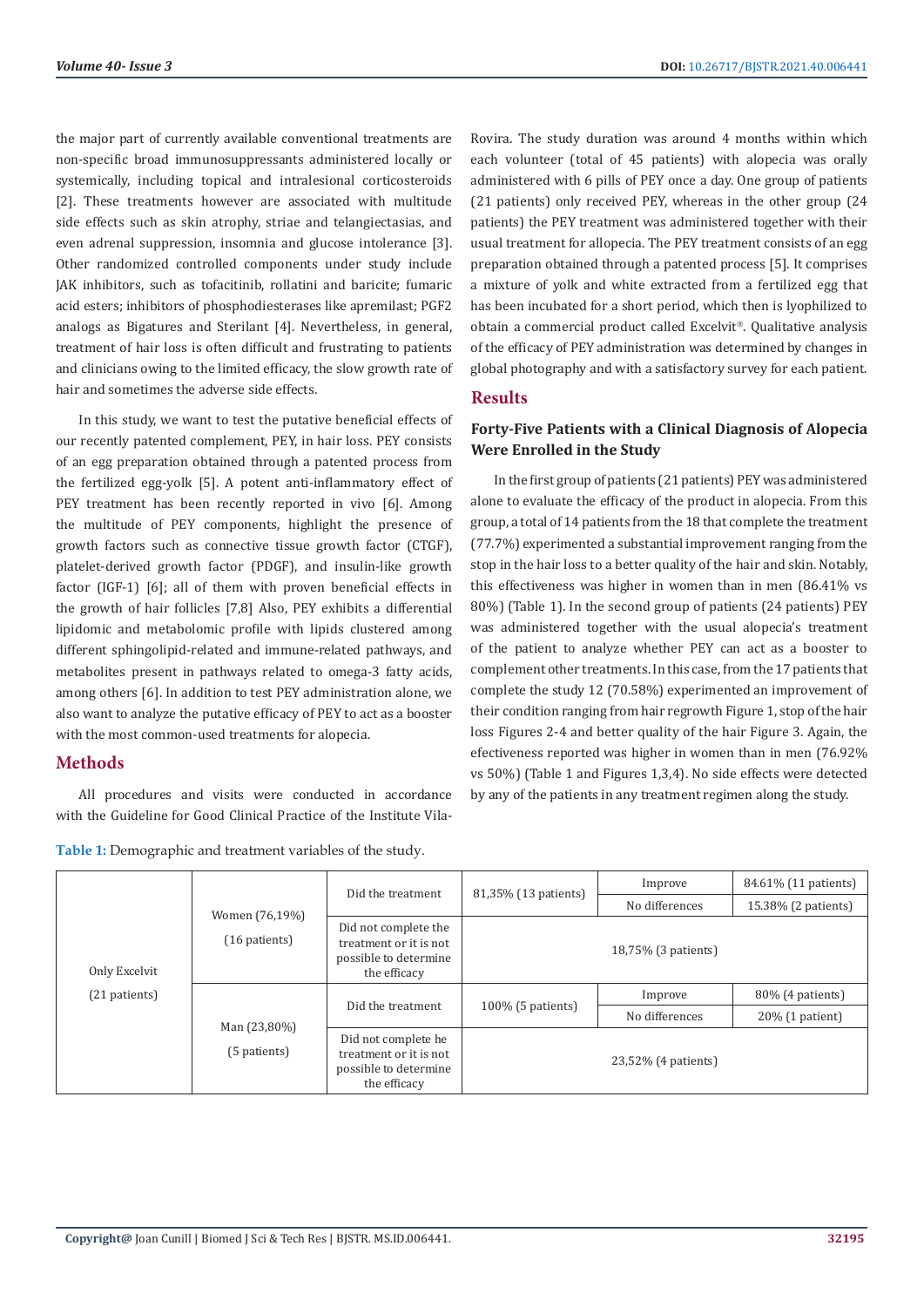| Previous treatment +<br>Excelvit (24 patients) | Women (70,83%) (17<br>patients) | Did the treatment                                                                       | 76,47% (13 patients) | Improve        | 76,92% (10 patients) |
|------------------------------------------------|---------------------------------|-----------------------------------------------------------------------------------------|----------------------|----------------|----------------------|
|                                                |                                 |                                                                                         |                      | No differences | 23,07% (3 patients)  |
|                                                |                                 | Did not complete the<br>treatment or it is not<br>possible to determine<br>the efficacy | 23,52% (4 patients)  |                |                      |
|                                                | Man (29,16%) (7<br>patients)    | Did the treatment                                                                       | 57,14% (4 patients)  | Improve        | $50\%$ (2 patients)  |
|                                                |                                 |                                                                                         |                      | No differences | $50\%$ (2 patients)  |
|                                                |                                 | Did not complete the<br>treatment or it is not<br>possible to determine<br>the efficacy | 42,85% (3 patients)  |                |                      |



**Figure 1:** Patient demonstrated significant hair regrowth after the FUE transplant and PEY administration. This beneficial effect progressively continued up to 10 months of PEY treatment.



**Figure 2:** Patient after 3 months of treatment with PEY administered together with his conventional treatment for alopecia (PRP + Trichosol + Minoxidil 5%-F1% + Vit + Dutasteride). The patient experimented a reduction of hair loss, capillar regeneration and a faster hair growth. Also, the treatment provokes and increase in body weight.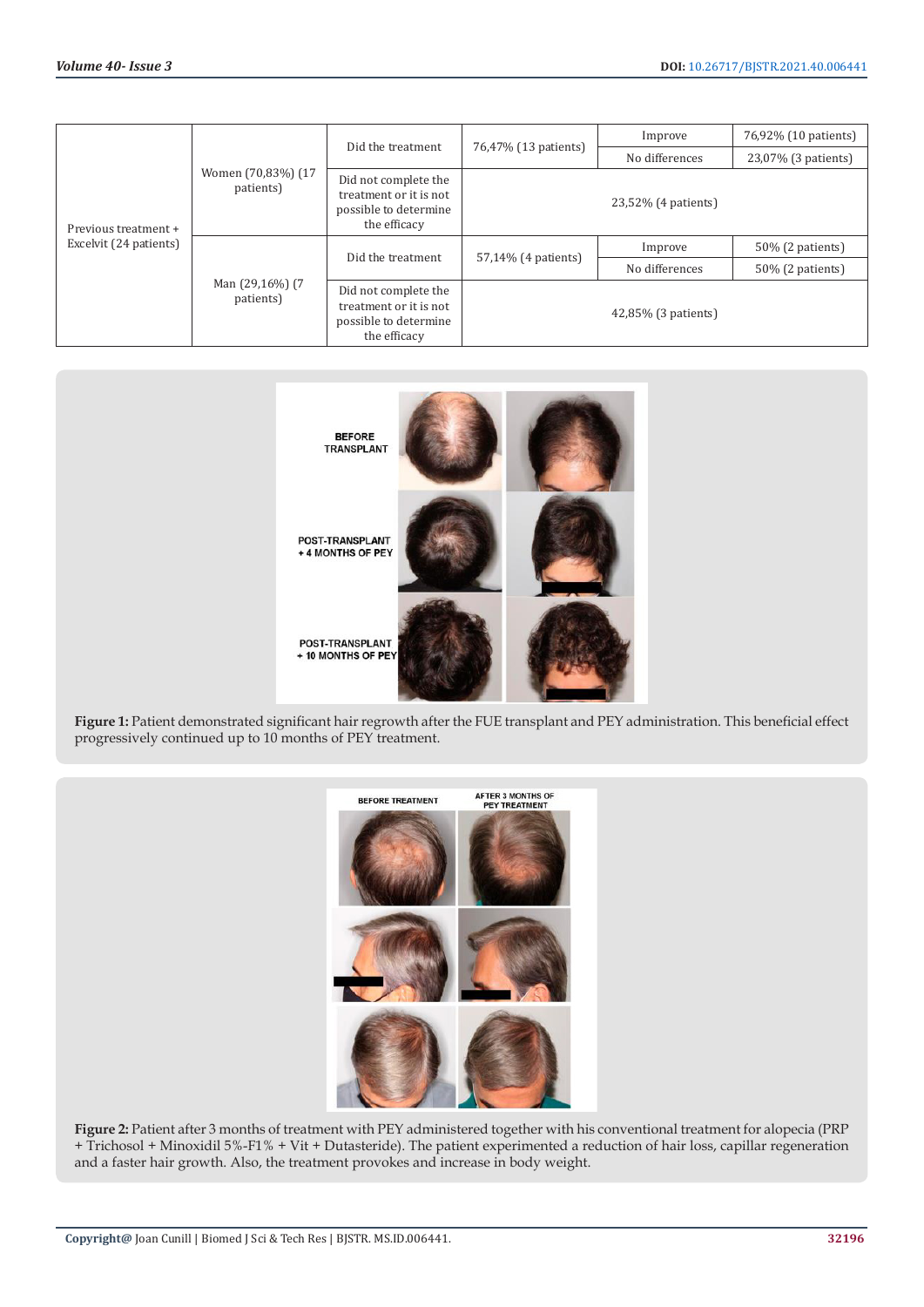

**Figure 3:** Patient after 3 months of treatment with PEY administered together with her conventional treatment for alopecia (PRP + CAP Vitamin + Minoxidil 5%-F1%). The patient experimented a significant sttoping of the hair loss, capillar regeneration, a faster hair growth and a better hair texture.



**Figure 4:** Patient after 3 months of treatment with PEY administered together with her conventional treatment for alopecia (PRP + CAP Vitamin + Iraltone AGA plus). The patient experimented a complete sttoping of the hair loss.

## **Discussion and Conclusion**

Our findings demonstrated that PEY treatment has a role in the treatment of alopecia. This treatment is effective when administered as a complement to conventional treatments for alopecia, but interestingly it has also a potent regrowing effect when administered alone. The anti-inflammatory effects already described for PEY, together with the higher CNTF and IGF-1 expression observed in cells treated with this compound, pointed to this molecule as potential candidates below the beneficial

effects observed in patients (Cunill et al. Nutrients 2020). Indeed, both CNTF and IGF-1 has been linked to hair follicle growth and preservation [7,8]. Another highlighted point of this study is that the 73.3% of patients enrolled are woman, contrary to most of the studies of new drugs for alopecia that are focus exclusively or majority on men. Interestingly, the effects are proportionally higher in women than in men indicating that the hormonal control is one important aspect to take into account in the generation of new drugs. Remarkably, in contrast to major part of actual treatments